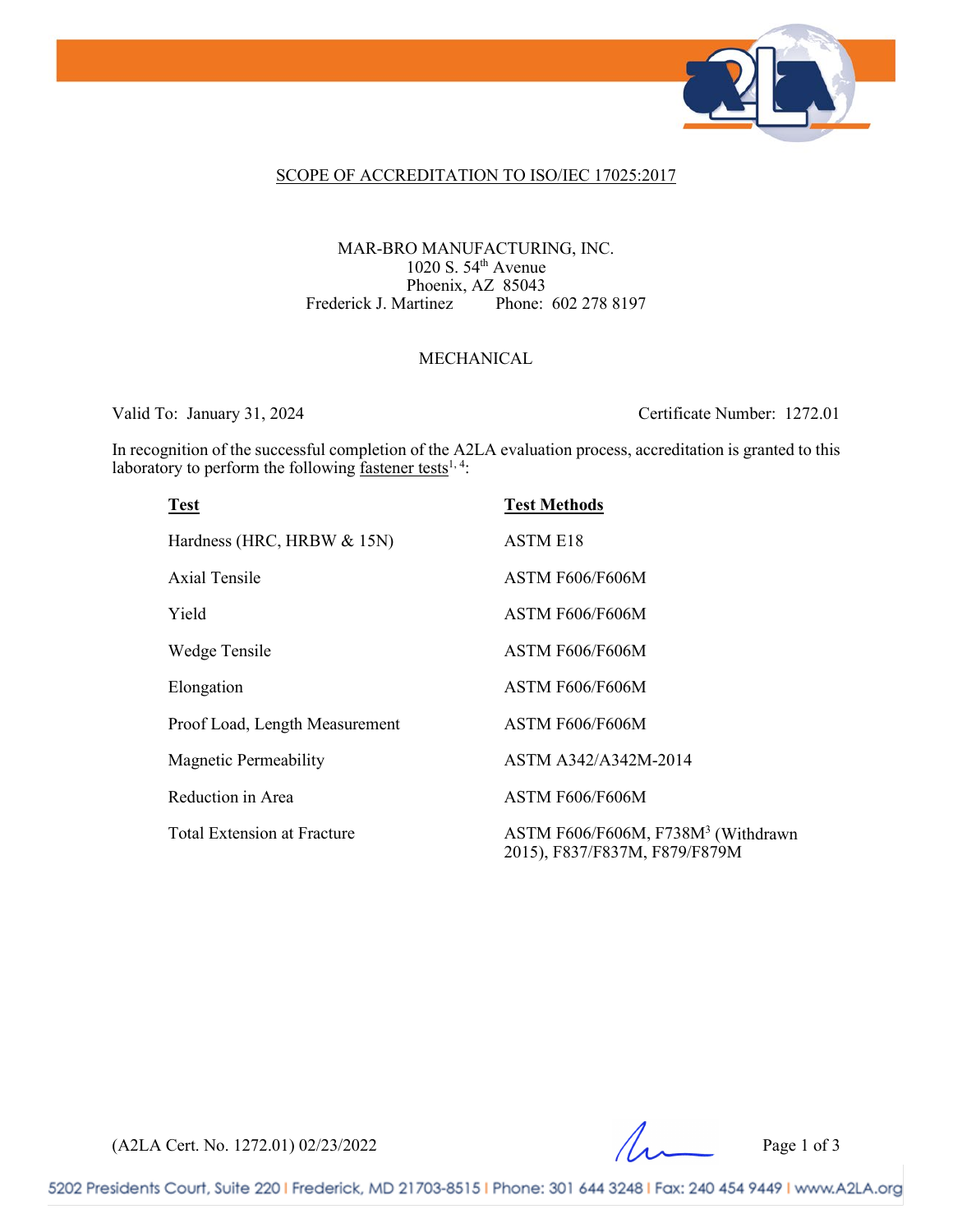Dimensional Testing<sup>1</sup>:

| Parameter                         | Range                         | Technique/Standards                                                           |
|-----------------------------------|-------------------------------|-------------------------------------------------------------------------------|
| Linear <sup>2</sup>               |                               | MIL-STD-120                                                                   |
|                                   | Up to $1$ in<br>Up to $12$ in | Digital major gage calipers                                                   |
|                                   | Up to $1$ in<br>Up to $12$ in | Digital length gage optical<br>comparator                                     |
| Threads <sup>2</sup> (External)   |                               | ASME B1.1, B1.3M<br>Systems 21, 22                                            |
|                                   | # 10 to 0.5 in<br>M5 to M16   | Tri-rolls                                                                     |
|                                   | 0-80 to $3/4$ in              | Ring gages                                                                    |
| Recess Depth <sup>2</sup>         |                               | ASME B18.3, B18.3.1M,<br>B18.3.3M, B18.3.4M, B18.3.5M;<br><b>ANSI B18.6.3</b> |
|                                   | Up to $1$ in                  | Digital indicator                                                             |
| Flat Head Protrusion <sup>2</sup> |                               | ASME B18.3, B18.3.5M;<br><b>ANSI B18.6.3</b>                                  |
|                                   | Up to $1$ in                  | Protrusion gage                                                               |
| Head Height <sup>2</sup>          |                               | MIL-STD-120                                                                   |
|                                   | Up to 1 in                    | Protrusion gage                                                               |
| Radius <sup>2</sup>               | Up to 1 in                    | Optical comparator                                                            |
| Angle <sup>2</sup>                | $(0 \text{ to } 360)$ °       | Optical comparator                                                            |

<sup>1</sup> This laboratory is not normally available for commercial dimensional testing services.

<sup>2</sup> This test is not equivalent to that of a calibration.

 $\mathcal{L}_\text{max}$  , where  $\mathcal{L}_\text{max}$  , we have the set of the set of the set of the set of the set of the set of the set of the set of the set of the set of the set of the set of the set of the set of the set of the set of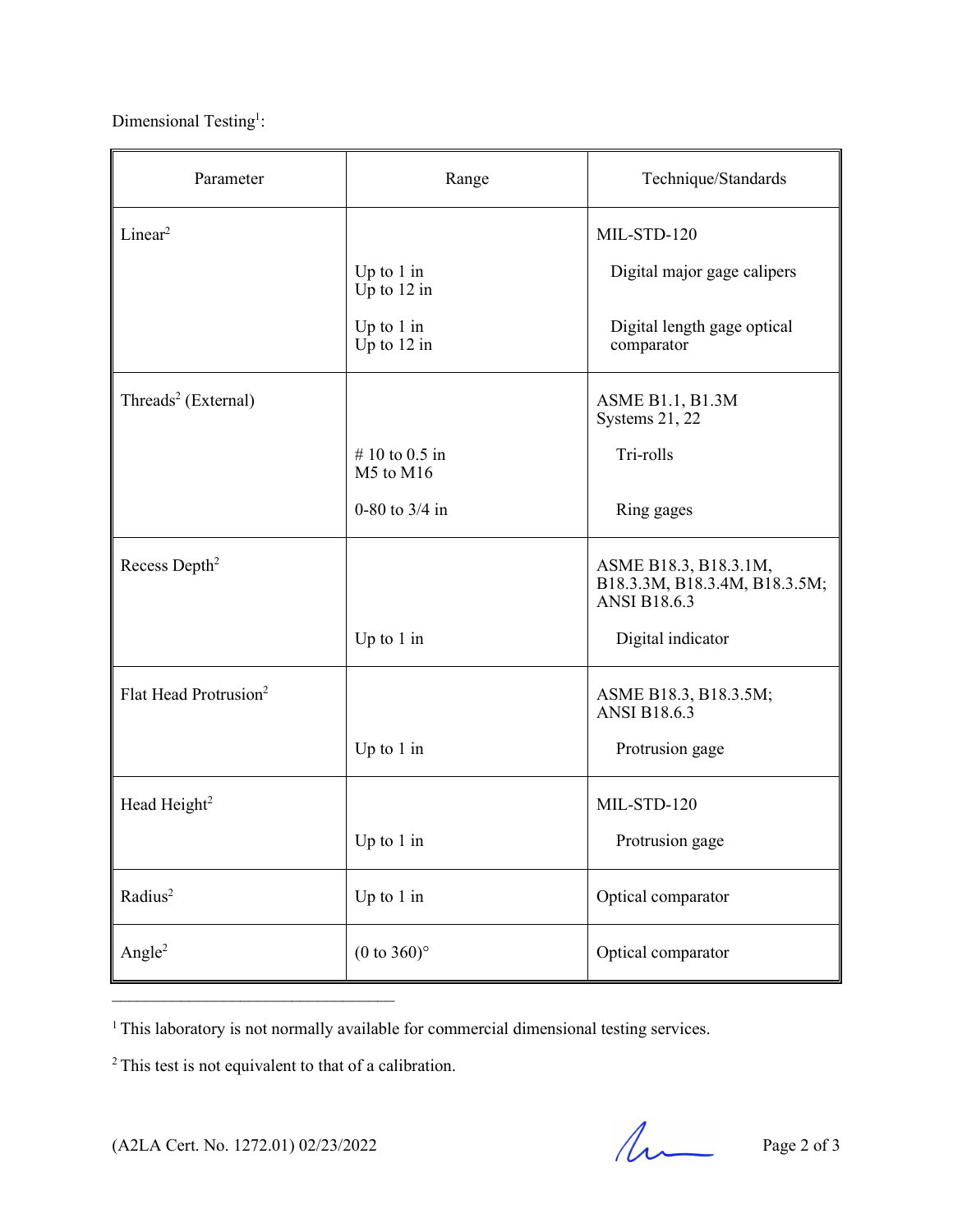$3$  This laboratory's scope contains withdrawn or superseded methods. As a clarifier, this indicates that the applicable method itself has been withdrawn or is now considered "historical" and not that the laboratory's accreditation for the method has been withdrawn.

4 This scope meets A2LA's *P112 Flexible Scope Policy*.

 $(A2LA$  Cert. No. 1272.01) 02/23/2022 Page 3 of 3